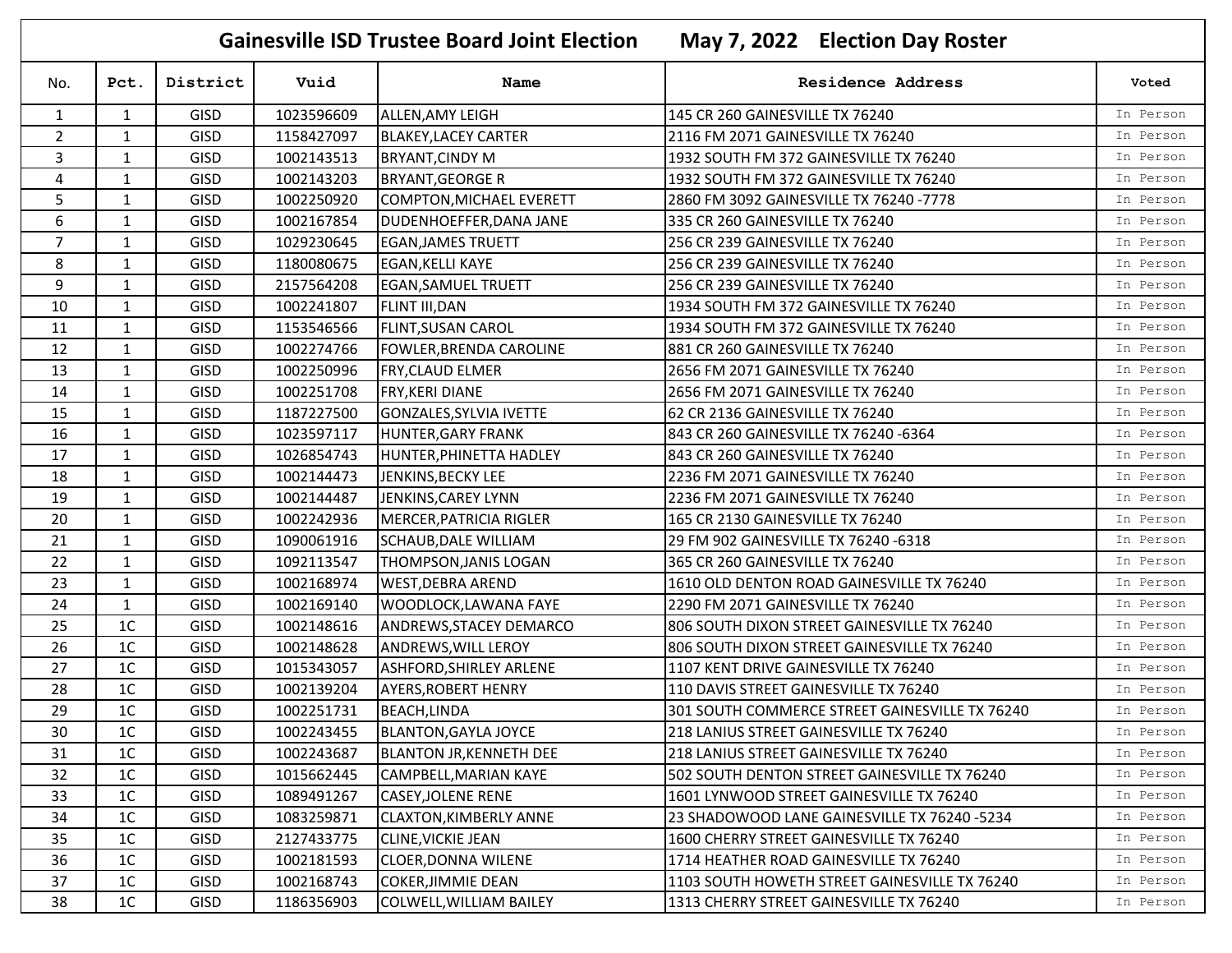| 39 | 1 <sup>C</sup> | <b>GISD</b> | 1155282869 | <b>COMPTON, MATTHEW EVERETT</b> | 1909 TULANE AVENUE GAINESVILLE TX 76240            | In Person |
|----|----------------|-------------|------------|---------------------------------|----------------------------------------------------|-----------|
| 40 | 1 <sup>C</sup> | <b>GISD</b> | 1002224349 | CONE, CAROLYN JUNE              | 1106 WEST UNIVERSITY DRIVE GAINESVILLE TX 76240    | In Person |
| 41 | 1 <sup>C</sup> | <b>GISD</b> | 1073964757 | <b>CONE, DARRIN EDWARD</b>      | 1105 WEST UNIVERSITY DRIVE GAINESVILLE TX 76240    | In Person |
| 42 | 1 <sup>C</sup> | GISD        | 1013390004 | COOPER, PAMELA ANN              | 228 EAST CHURCH STREET GAINESVILLE TX 76240        | In Person |
| 43 | 1 <sup>C</sup> | <b>GISD</b> | 1002162904 | DILL, SHARON ELDRIDGE           | 907 SOUTH HOWETH STREET GAINESVILLE TX 76240       | In Person |
| 44 | 1C             | <b>GISD</b> | 1092402457 | EISENMANN, ERIC                 | 3 OLD MILL CIRCLE GAINESVILLE TX 76240             | In Person |
| 45 | 1 <sup>C</sup> | <b>GISD</b> | 1169682845 | <b>ESTES, KIMBERLY ELAINE</b>   | 929 SOUTH DIXON STREET GAINESVILLE TX 76240        | In Person |
| 46 | 1 <sup>C</sup> | <b>GISD</b> | 1158204377 | <b>ESTES, WALTER MICHEAL</b>    | 929 SOUTH DIXON STREET GAINESVILLE TX 76240        | In Person |
| 47 | 1 <sup>C</sup> | <b>GISD</b> | 2171814392 | FAJARDO, ANTHONY DOMINGO        | 3104 HARRIS STREET GAINESVILLE TX 76240            | In Person |
| 48 | 1C             | <b>GISD</b> | 1175041843 | <b>FAUSEL, BRANDY ROSE</b>      | 1420 SOUTH LINDSAY STREET GAINESVILLE TX 76240     | In Person |
| 49 | 1 <sup>C</sup> | <b>GISD</b> | 2185752487 | FENLEY, ROBERT WAYNE            | 400 CULBERSON STREET APT 8307 GAINESVILLE TX 76240 | In Person |
| 50 | 1 <sup>C</sup> | GISD        | 2185752494 | FENLEY, SANDRA LEA              | 400 CULBERSON STREET APT 8307 GAINESVILLE TX 76240 | In Person |
| 51 | 1C             | GISD        | 1090335158 | FULMER, DAVID ALLAN             | 1406 HEMMING STREET GAINESVILLE TX 76240           | In Person |
| 52 | 1 <sup>C</sup> | <b>GISD</b> | 1030425148 | FULMER, WINDY MAUPIN            | 1406 HEMMING STREET GAINESVILLE TX 76240           | In Person |
| 53 | 1C             | <b>GISD</b> | 1002166483 | <b>GARNER, MARILYN ANN</b>      | 1500 ANTHONY STREET GAINESVILLE TX 76240           | In Person |
| 54 | 1 <sup>C</sup> | <b>GISD</b> | 1002167714 | <b>GARNER, WYLIE RAY</b>        | 1500 ANTHONY STREET GAINESVILLE TX 76240           | In Person |
| 55 | 1C             | <b>GISD</b> | 1002148489 | <b>GEORGE, GUY HAVARD</b>       | 313 SOUTH DIXON STREET GAINESVILLE TX 76240        | In Person |
| 56 | 1 <sup>C</sup> | <b>GISD</b> | 1002148208 | <b>GEORGE, KATHRYN CHAPPUIS</b> | 313 SOUTH DIXON STREET GAINESVILLE TX 76240        | In Person |
| 57 | 1 <sup>C</sup> | <b>GISD</b> | 1002156602 | GRAHAM, KAREN                   | 2 DOVE LANE APT B GAINESVILLE TX 76240             | In Person |
| 58 | 1 <sup>C</sup> | <b>GISD</b> | 1002167519 | <b>GRIMES, CHARLES RAY</b>      | 1000 SOUTH CLEMENTS STREET GAINESVILLE TX 76240    | In Person |
| 59 | 1C             | <b>GISD</b> | 1002167601 | <b>GRIMES, PAMELA MAURINE</b>   | 1000 SOUTH CLEMENTS STREET GAINESVILLE TX 76240    | In Person |
| 60 | 1C             | <b>GISD</b> | 1002163144 | <b>GROTTE JR, JOE C</b>         | 1704 MORNINGSIDE DRIVE GAINESVILLE TX 76240        | In Person |
| 61 | 1 <sup>C</sup> | <b>GISD</b> | 1002163159 | GROTTE, KATHY                   | 1704 MORNINGSIDE DRIVE GAINESVILLE TX 76240        | In Person |
| 62 | 1C             | <b>GISD</b> | 1157193008 | HANKS, RICHARD DARIN            | 2014 STANFORD DRIVE GAINESVILLE TX 76240           | In Person |
| 63 | 1 <sup>C</sup> | <b>GISD</b> | 1002145673 | HERRMANN, SHIRLEY               | 511 SOUTH DIXON STREET GAINESVILLE TX 76240        | In Person |
| 64 | 1 <sup>C</sup> | GISD        | 1020791823 | <b>HOLLAND, CURTIS RAY</b>      | 2736 HARRIS STREET GAINESVILLE TX 76240            | In Person |
| 65 | 1 <sup>C</sup> | <b>GISD</b> | 2126245723 | HUGHES, RACHEL MARIE            | 3402 COLUMBUS STREET GAINESVILLE TX 76240          | In Person |
| 66 | 1C             | GISD        | 1010887036 | <b>IKPAH, JULIE RENEE</b>       | 1904 COLLEGE AVENUE GAINESVILLE TX 76240           | In Person |
| 67 | 1 <sup>C</sup> | GISD        | 2000344642 | <b>IKPAH, TOBIAS TOBECHUKWU</b> | 1904 COLLEGE AVENUE GAINESVILLE TX 76240           | In Person |
| 68 | 1 <sup>C</sup> | <b>GISD</b> | 1002142689 | JENNINGS, JAYNE GAYLE           | 626 SOUTH LINDSAY STREET GAINESVILLE TX 76240      | In Person |
| 69 | 1 <sup>C</sup> | <b>GISD</b> | 2163390059 | JENNINGS, SARA JAYNE            | 626 SOUTH LINDSAY STREET GAINESVILLE TX 76240      | In Person |
| 70 | 1 <sup>C</sup> | <b>GISD</b> | 1002143337 | JONES, CHERYL ANN               | 1317 TRUELOVE STREET GAINESVILLE TX 76240          | In Person |
| 71 | 1C             | <b>GISD</b> | 1082073555 | JONES, RANDALL HARRISON         | 824 SOUTH RUSK STREET GAINESVILLE TX 76240         | In Person |
| 72 | 1 <sup>C</sup> | <b>GISD</b> | 1002143675 | JONES, RANDY MACK               | 1317 TRUELOVE STREET GAINESVILLE TX 76240          | In Person |
| 73 | 1C             | GISD        | 2178890241 | JORDAN, HUNTER CLAYTON          | 725 SOUTH GRAND AVENUE GAINESVILLE TX 76240        | In Person |
| 74 | 1 <sup>C</sup> | <b>GISD</b> | 1002141919 | KING, JUDY DIANE                | 1544 BURNS CITY ROAD GAINESVILLE TX 76240          | In Person |
| 75 | 1C             | <b>GISD</b> | 1002143794 | LASALLE, REBECCA ANN            | 302 FAIRFIELD STREET GAINESVILLE TX 76240          | In Person |
| 76 | 1 <sup>C</sup> | <b>GISD</b> | 1002140065 | LOCH, GAYLE RAUSCHUBER          | 3 FOX HOLLOW STREET GAINESVILLE TX 76240 -4626     | In Person |
| 77 | 1 <sup>C</sup> | <b>GISD</b> | 1002155730 | LOCH, GLENN LEWIS               | 7 ONE HORSE LANE GAINESVILLE TX 76240              | In Person |
| 78 | 1C             | <b>GISD</b> | 1002155748 | LOCH, HELEN MARGARET            | 7 ONE HORSE LANE GAINESVILLE TX 76240              | In Person |
| 79 | 1 <sup>C</sup> | <b>GISD</b> | 1090843015 | MABRY, STEVEN DAVID             | 917 SOUTH RUSK STREET GAINESVILLE TX 76240         | In Person |
| 80 | 1C             | GISD        | 1090843004 | <b>MABRY, SUSAN SNUGGS</b>      | 917 SOUTH RUSK STREET GAINESVILLE TX 76240         | In Person |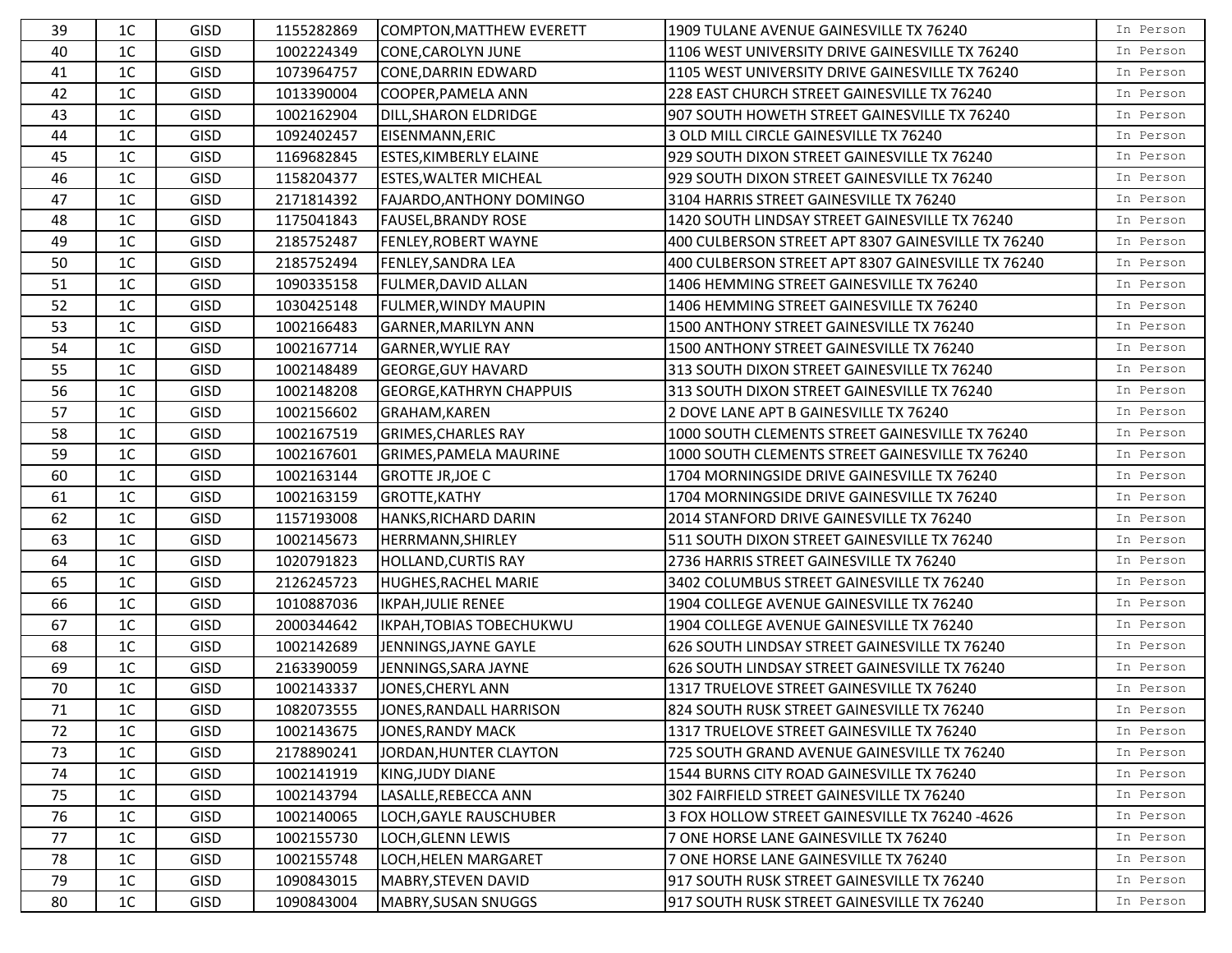| 81  | 1 <sup>C</sup> | <b>GISD</b> | 2126065685 | MACKEY, NICOLETTE SHY ANN      | 725 SOUTH GRAND AVENUE GAINESVILLE TX 76240           | In Person |
|-----|----------------|-------------|------------|--------------------------------|-------------------------------------------------------|-----------|
| 82  | 1 <sup>C</sup> | <b>GISD</b> | 1174917350 | MARTIN, CASEY RYAN             | 2791 HARRIS STREET GAINESVILLE TX 76240               | In Person |
| 83  | 1 <sup>C</sup> | <b>GISD</b> | 2142566473 | MCCAIN, GILDA CHOATE           | 400 CULBERSON STREET APT 6214 GAINESVILLE TX 76240    | In Person |
| 84  | 1 <sup>C</sup> | <b>GISD</b> | 1002138625 | MOLSBEE, TWYLA                 | 905 SOUTH DIXON STREET UNIT 0 GAINESVILLE TX 76240    | In Person |
| 85  | 1 <sup>C</sup> | <b>GISD</b> | 1183358307 | MOSS, KIMZIE                   | 800 SOUTH RUSK STREET GAINESVILLE TX 76240 -5345      | In Person |
| 86  | 1 <sup>C</sup> | GISD        | 1011786841 | OTTS, BARRY GLEN               | 504 SOUTH CHESTNUT STREET GAINESVILLE TX 76240        | In Person |
| 87  | 1 <sup>C</sup> | GISD        | 1031180429 | OTTS, LAURA JEAN               | 504 SOUTH CHESTNUT STREET GAINESVILLE TX 76240        | In Person |
| 88  | 1 <sup>C</sup> | GISD        | 2138582338 | PARADISE JR, MICHAEL JOHN      | 1714 HEATHER ROAD GAINESVILLE TX 76240                | In Person |
| 89  | 1 <sup>C</sup> | <b>GISD</b> | 1168443138 | PHILLIPS, MARLENE HESS         | 715 SOUTH LINDSAY STREET GAINESVILLE TX 76240         | In Person |
| 90  | 1 <sup>C</sup> | <b>GISD</b> | 1002160932 | PRESCHER, BONNY LEO            | 2015 STANFORD DRIVE GAINESVILLE TX 76240              | In Person |
| 91  | 1 <sup>C</sup> | GISD        | 1002160945 | PRESCHER, FLORENCE SUE         | 2015 STANFORD DRIVE GAINESVILLE TX 76240              | In Person |
| 92  | 1 <sup>C</sup> | <b>GISD</b> | 1002136920 | RIGSBY JR, JAMES HARDING       | 30 SHADOWOOD LANE GAINESVILLE TX 76240                | In Person |
| 93  | 1 <sup>C</sup> | GISD        | 1002144015 | RIGSBY, PAT J                  | 30 SHADOWOOD LANE GAINESVILLE TX 76240                | In Person |
| 94  | 1 <sup>C</sup> | <b>GISD</b> | 1009366555 | RUCKER, BONNIE REBEKAH         | 15 SHADOWOOD LANE GAINESVILLE TX 76240                | In Person |
| 95  | 1 <sup>C</sup> | GISD        | 1018254736 | SEARCY, ELLIS KYLE             | 803 SOUTH RUSK STREET GAINESVILLE TX 76240            | In Person |
| 96  | 1 <sup>C</sup> | <b>GISD</b> | 1181489667 | SEEDS, RANDY KEITH             | 1405 LYNWOOD STREET GAINESVILLE TX 76240              | In Person |
| 97  | 1 <sup>C</sup> | GISD        | 1129598948 | SHAFFER, REBECCA EILEEN        | 3111 HARRIS STREET GAINESVILLE TX 76240               | In Person |
| 98  | 1 <sup>C</sup> | <b>GISD</b> | 1129628930 | SHAFFER III, WILLIAM THOMAS    | 3111 HARRIS STREET GAINESVILLE TX 76240               | In Person |
| 99  | 1 <sup>C</sup> | <b>GISD</b> | 2125049047 | SHENK, ANGELA K                | 1721 ANTHONY STREET GAINESVILLE TX 76240              | In Person |
| 100 | 1 <sup>C</sup> | <b>GISD</b> | 1002175650 | SKINNER, KENNETH DWAYNE        | 1113 WEST UNIVERSITY DRIVE GAINESVILLE TX 76240 -4619 | In Person |
| 101 | 1 <sup>C</sup> | <b>GISD</b> | 1002178901 | <b>SKINNER, TRACI ANN</b>      | 1113 WEST UNIVERSITY DRIVE GAINESVILLE TX 76240       | In Person |
| 102 | 1 <sup>C</sup> | <b>GISD</b> | 1002150097 | SMITH JR, GORDON BENNETT       | 924 SOUTH DENTON STREET GAINESVILLE TX 76240          | In Person |
| 103 | 1 <sup>C</sup> | <b>GISD</b> | 1002141167 | STANLEY, NONA                  | 709 SOUTH MORRIS STREET GAINESVILLE TX 76240          | In Person |
| 104 | 1 <sup>C</sup> | <b>GISD</b> | 1092692635 | STRAYHORN, BARBARA RUTH        | 613 MCCUBBIN STREET GAINESVILLE TX 76240              | In Person |
| 105 | 1 <sup>C</sup> | <b>GISD</b> | 1021429832 | SULLIVANT, BRENT CARROLL       | 416 SOUTH DENTON STREET GAINESVILLE TX 76240          | In Person |
| 106 | 1 <sup>C</sup> | <b>GISD</b> | 1002138706 | SULLIVANT, WILLIAM BENTON      | 416 SOUTH DENTON STREET GAINESVILLE TX 76240          | In Person |
| 107 | 1 <sup>C</sup> | <b>GISD</b> | 2121504944 | THOMAS, LIBRADA                | 220 DAVIS STREET GAINESVILLE TX 76240                 | In Person |
| 108 | 1 <sup>C</sup> | <b>GISD</b> | 1043470779 | THOMAS, REBECCA MANUEL         | 1713 MERRYWOOD WAY GAINESVILLE TX 76240 -5141         | In Person |
| 109 | 1 <sup>C</sup> | <b>GISD</b> | 1002168817 | TURBEVILLE, TIMOTHY FLOYD      | 3105 BRIARCLIFF CIRCLE GAINESVILLE TX 76240           | In Person |
| 110 | 1 <sup>C</sup> | <b>GISD</b> | 1092468504 | VOLKMAN-EISENMANN, NICOLE RENE | 3 OLD MILL CIRCLE GAINESVILLE TX 76240                | In Person |
| 111 | 1 <sup>C</sup> | <b>GISD</b> | 1002270938 | WADE, DOUGLAS LEE              | 502 MELODY LANE GAINESVILLE TX 76240                  | In Person |
| 112 | 1 <sup>C</sup> | <b>GISD</b> | 1002160269 | WADE, KAREN JOHANNA            | 502 MELODY LANE GAINESVILLE TX 76240                  | In Person |
| 113 | 1 <sup>C</sup> | <b>GISD</b> | 1010055306 | <b>WARE, JENNIFER MARIE</b>    | 1608 DIAMOND CIRCLE GAINESVILLE TX 76240              | In Person |
| 114 | 1 <sup>C</sup> | <b>GISD</b> | 1002138948 | <b>WELLS, DONNA SUE</b>        | 604 SOUTH DENTON STREET GAINESVILLE TX 76240          | In Person |
| 115 | 1 <sup>C</sup> | <b>GISD</b> | 1002139939 | WELLS, WILLIAM VANCE           | 604 SOUTH DENTON STREET GAINESVILLE TX 76240          | In Person |
| 116 | 1 <sup>C</sup> | <b>GISD</b> | 1002235342 | WESTOVER, STEVEN JAMES         | 215 EAST GARNETT STREET GAINESVILLE TX 76240          | In Person |
| 117 | 1 <sup>C</sup> | <b>GISD</b> | 1002157704 | WESTOVER, TERESA HARLOW        | 215 EAST GARNETT STREET GAINESVILLE TX 76240          | In Person |
| 118 | 1 <sup>C</sup> | <b>GISD</b> | 2128513136 | WESTWOOD BOOTH, JOANNA LYNN    | 3112 HARRIS STREET GAINESVILLE TX 76240               | In Person |
| 119 | 1 <sup>C</sup> | <b>GISD</b> | 1163767363 | WESTWOOD-BOOTH, DELAINA LYNN   | 3112 HARRIS STREET GAINESVILLE TX 76240               | In Person |
| 120 | 1C             | <b>GISD</b> | 2175555569 | WILSON, MARIAH KAREN           | 1420 SOUTH LINDSAY STREET GAINESVILLE TX 76240        | In Person |
| 121 | 1 <sup>C</sup> | <b>GISD</b> | 2171836390 | YOUNG, ELSA AURORA             | 3104 HARRIS STREET GAINESVILLE TX 76240               | In Person |
| 122 | $1C$           | <b>GISD</b> | 2171833044 | ZIMMERER, MARGARET J           | 715 SOUTH DENTON STREET GAINESVILLE TX 76240          | In Person |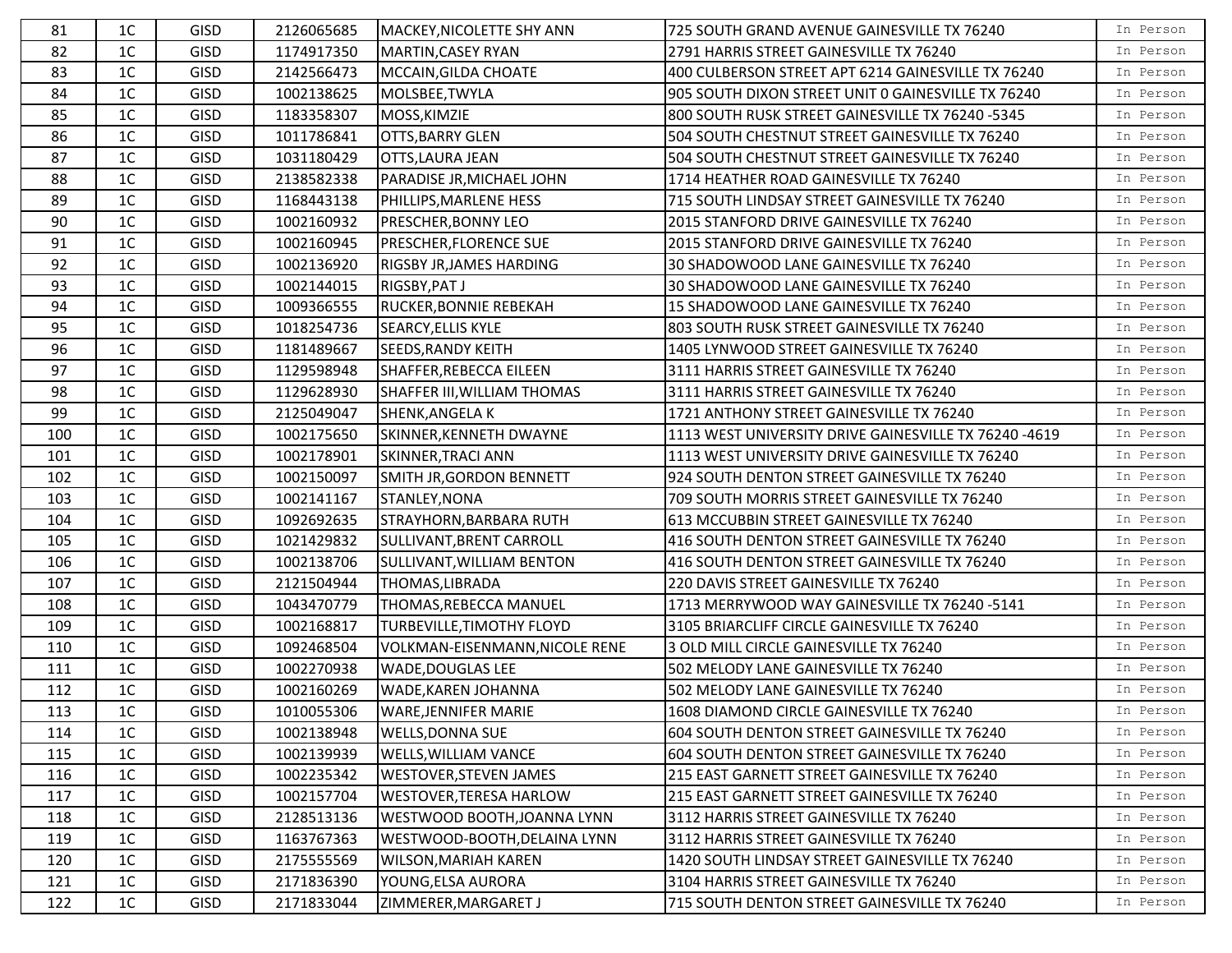| 123 | 1 <sup>C</sup> | <b>GISD</b> | 2171833346 | ZIMMERER, THOMAS J              | 715 SOUTH DENTON STREET GAINESVILLE TX 76240          | In Person |
|-----|----------------|-------------|------------|---------------------------------|-------------------------------------------------------|-----------|
| 124 | $\overline{2}$ | <b>GISD</b> | 1002150406 | <b>BARRON, THELMA LOUISE</b>    | 537 MORAN STREET GAINESVILLE TX 76240                 | In Person |
| 125 | $\overline{2}$ | <b>GISD</b> | 1002253213 | <b>BISHOP, LONNIE MILBURN</b>   | 1217 BELCHER STREET GAINESVILLE TX 76240              | In Person |
| 126 | $\overline{2}$ | <b>GISD</b> | 1002253221 | <b>BISHOP, LUCILLE KAY</b>      | 1217 BELCHER STREET GAINESVILLE TX 76240              | In Person |
| 127 | $\overline{2}$ | <b>GISD</b> | 1002152807 | <b>BRYAN, HARRY ALAN</b>        | 1005 ONEAL STREET GAINESVILLE TX 76240                | In Person |
| 128 | $\overline{2}$ | <b>GISD</b> | 1002152797 | BRYAN, MELISSA SHARLENE         | 1005 ONEAL STREET GAINESVILLE TX 76240                | In Person |
| 129 | $\overline{2}$ | <b>GISD</b> | 1002274979 | <b>FLEEKS, CARLA KAY</b>        | 512 CULBERSON STREET GAINESVILLE TX 76240             | In Person |
| 130 | $\overline{2}$ | <b>GISD</b> | 1002259205 | <b>FLEEKS, LARRY</b>            | 512 CULBERSON STREET GAINESVILLE TX 76240             | In Person |
| 131 | $\overline{2}$ | <b>GISD</b> | 2172277749 | FRANKLIN, JENIFER RANETTE       | 800 RITCHEY STREET GAINESVILLE TX 76240               | In Person |
| 132 | $\overline{2}$ | <b>GISD</b> | 1091956321 | <b>GILL, PAUL MARK</b>          | 1505 MILL STREET APT 4 GAINESVILLE TX 76240           | In Person |
| 133 | $\overline{2}$ | <b>GISD</b> | 1002204877 | HANSARD, ANGELA MARIE           | 1502 CULBERSON STREET GAINESVILLE TX 76240            | In Person |
| 134 | $\overline{2}$ | <b>GISD</b> | 1002258145 | HENDRICKS, CAROLYN ANNETTE      | 815 CARNES STREET GAINESVILLE TX 76240                | In Person |
| 135 | $\overline{2}$ | <b>GISD</b> | 2122591789 | JACKSON, TASHA RENAE            | 329 NORTH HOWETH STREET GAINESVILLE TX 76240          | In Person |
| 136 | $\overline{2}$ | <b>GISD</b> | 2152641795 | KING, KELLEY RENAE              | 1913 FLORAL DRIVE GAINESVILLE TX 76240                | In Person |
| 137 | $\overline{2}$ | <b>GISD</b> | 1170973924 | <b>KWAST, TOMMY LYNN</b>        | 624 NORTH TAYLOR STREET GAINESVILLE TX 76240          | In Person |
| 138 | $\overline{2}$ | <b>GISD</b> | 1018082414 | LAWSON, STEPHANIE SHERRER       | 903 FIELD STREET GAINESVILLE TX 76240                 | In Person |
| 139 | $\overline{2}$ | <b>GISD</b> | 1002137645 | LEFTWICH, JOHNNY WAYNE          | 105 EAST CALIFORNIA STREET APT C GAINESVILLE TX 76240 | In Person |
| 140 | $\overline{2}$ | <b>GISD</b> | 1002258607 | lMANUEL.JAMES EUGENE            | 1002 CARNES STREET GAINESVILLE TX 76240               | In Person |
| 141 | $\overline{2}$ | <b>GISD</b> | 1188185527 | <b>MARTIN, THOMAS H</b>         | 613 NORTH DIXON STREET GAINESVILLE TX 76240           | In Person |
| 142 | $\overline{2}$ | <b>GISD</b> | 1022950949 | MCCAGE, CHRISTOPHER LEE         | 505 CARNES STREET GAINESVILLE TX 76240                | In Person |
| 143 | $\overline{2}$ | <b>GISD</b> | 2130551607 | MITCHELL, DEBRA LYNN            | 504 WALTER ROAD GAINESVILLE TX 76240                  | In Person |
| 144 | $\overline{2}$ | <b>GISD</b> | 1130013071 | NAJERA, JOEL LUIS               | 402 NORTH CLEMENTS STREET GAINESVILLE TX 76240        | In Person |
| 145 | $\overline{2}$ | <b>GISD</b> | 1002258236 | ONUGHA, MARY A                  | 815 CARNES STREET GAINESVILLE TX 76240                | In Person |
| 146 | $\overline{2}$ | <b>GISD</b> | 1002256550 | PEARSON, BRIAN KEITH            | 323 NORTH HOWETH STREET GAINESVILLE TX 76240          | In Person |
| 147 | $\overline{2}$ | <b>GISD</b> | 1060053243 | <b>REED, DEBRA KAY</b>          | 806 NORTH DIXON STREET GAINESVILLE TX 76240           | In Person |
| 148 | $\overline{2}$ | <b>GISD</b> | 1002151927 | SAIKIN, LORA BETH               | 1001 PARKWOOD COURT GAINESVILLE TX 76240              | In Person |
| 149 | $\overline{2}$ | <b>GISD</b> | 1011035666 | SMITH, JACKLYN KAY              | 1305 EAST SCOTT STREET GAINESVILLE TX 76240           | In Person |
| 150 | $\overline{2}$ | <b>GISD</b> | 1002157534 | SPENCER, DON ALLEN              | 515 WEST STAR STREET GAINESVILLE TX 76240             | In Person |
| 151 | $\overline{2}$ | <b>GISD</b> | 1002258408 | <b>WIESE, LANA GAIL</b>         | 1109 THROCKMORTON STREET GAINESVILLE TX 76240         | In Person |
| 152 | 3              | <b>GISD</b> | 1002168478 | <b>BURKHART, JEFFREY STUART</b> | 2639 FM 1630 GAINESVILLE TX 76240                     | In Person |
| 153 | 3              | <b>GISD</b> | 1002248838 | <b>BURKHART, KATHY ANN</b>      | 2639 FM 1630 GAINESVILLE TX 76240                     | In Person |
| 154 | 3              | <b>GISD</b> | 1175972522 | HERMES, KATHRYN KLEMENT         | 804 CR 304 GAINESVILLE TX 76240 -6742                 | In Person |
| 155 | 3              | <b>GISD</b> | 1002157872 | <b>HERMES, LARRY J</b>          | 804 CR 304 GAINESVILLE TX 76240                       | In Person |
| 156 | 3              | <b>GISD</b> | 1002219671 | MORRISON, DOUGLAS DWAYNE        | 2867 FM 1630 GAINESVILLE TX 76240                     | In Person |
| 157 | 3              | <b>GISD</b> | 1002219637 | MORRISON, LORIE SCHROEDER       | 2867 FM 1630 GAINESVILLE TX 76240                     | In Person |
| 158 | 4              | <b>GISD</b> | 1002172034 | <b>HOLT, DONALD RAY</b>         | 6327 CR 135 GAINESVILLE TX 76240                      | In Person |
| 159 | 4              | <b>GISD</b> | 1023685154 | JACKSON, JANNET DENISE          | 128 CR 193 GAINESVILLE TX 76240                       | In Person |
| 160 | 4              | <b>GISD</b> | 1002158906 | MATTHEWS, WILLIE J              | 287 CR 193 GAINESVILLE TX 76240                       | In Person |
| 161 | 4              | <b>GISD</b> | 2126415813 | SOUTHERLAND, PATRICIA GLEE      | 155 CR 193 GAINESVILLE TX 76240                       | In Person |
| 162 | 4C             | <b>GISD</b> | 1010847890 | ADAMS, SARA JEAN                | 1114 HILLCREST BOULEVARD GAINESVILLE TX 76240         | In Person |
| 163 | 4C             | <b>GISD</b> | 1002245261 | ALLEN, DONNA                    | 401 ASPEN RD GAINESVILLE TX 76240                     | In Person |
| 164 | 4C             | <b>GISD</b> | 1002244148 | ALLEN, RICKY WAYNE              | 401 ASPEN RD GAINESVILLE TX 76240                     | In Person |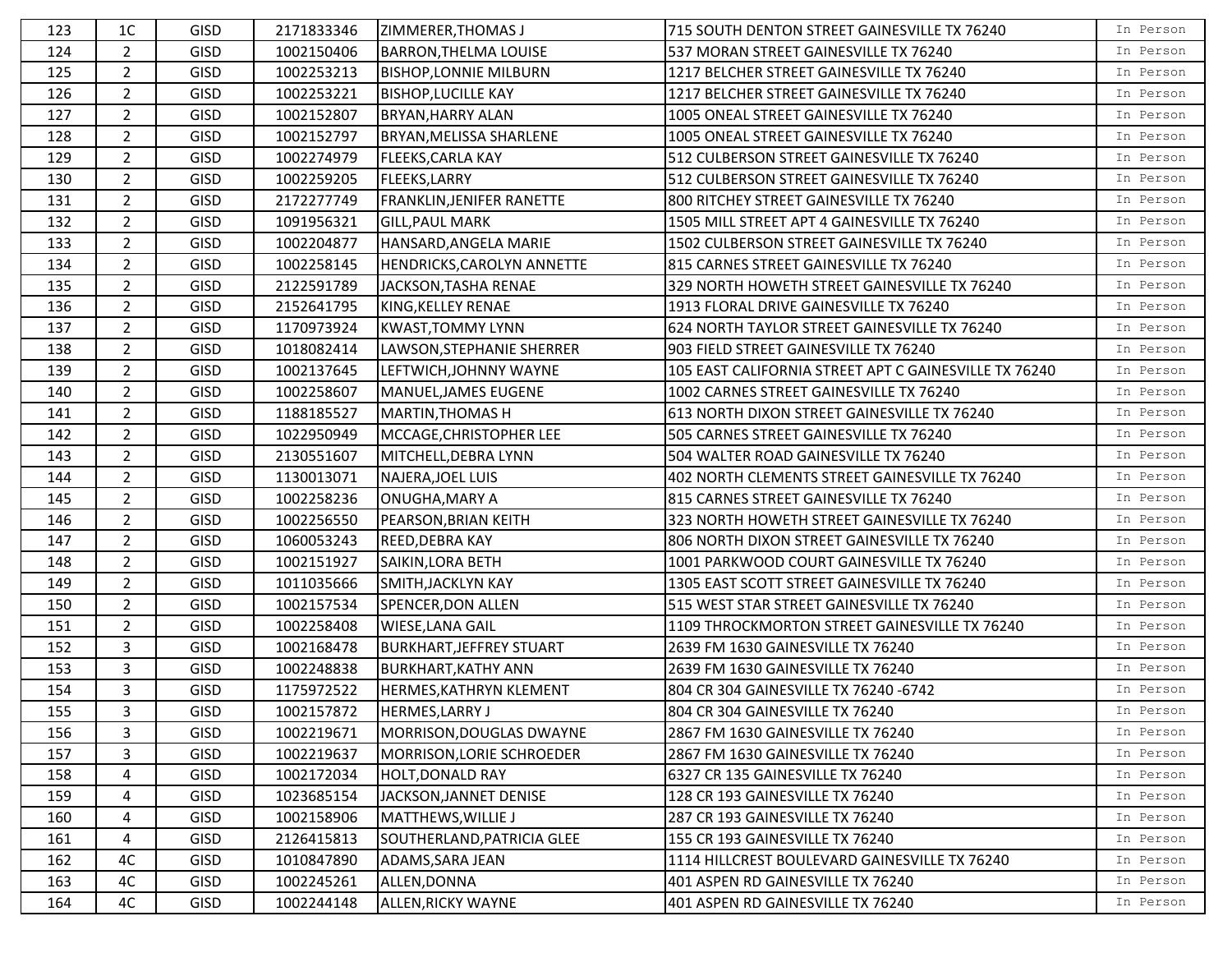| 165 | 4C | <b>GISD</b> | 1060391428 | ANSLEY, LYDIA                       | 1314 MAGNOLIA STREET GAINESVILLE TX 76240       | In Person |
|-----|----|-------------|------------|-------------------------------------|-------------------------------------------------|-----------|
| 166 | 4C | <b>GISD</b> | 1060391463 | <b>ANSLEY JR, REYNOLDS LEO</b>      | 1314 MAGNOLIA STREET GAINESVILLE TX 76240       | In Person |
| 167 | 4C | <b>GISD</b> | 1009201258 | <b>BEAN, CAREY NICOLE</b>           | 2021 MAPLEWOOD DRIVE GAINESVILLE TX 76240       | In Person |
| 168 | 4C | <b>GISD</b> | 1008999311 | <b>BISHOP, DAVID CARROLL</b>        | 407 HOLLY LANE GAINESVILLE TX 76240             | In Person |
| 169 | 4C | <b>GISD</b> | 1009000379 | <b>BISHOP, DEBORAH LEE</b>          | 407 HOLLY LANE GAINESVILLE TX 76240 -4518       | In Person |
| 170 | 4C | <b>GISD</b> | 1002180782 | <b>BLAND, JOSEPH GORDON</b>         | 406 ASPEN RD GAINESVILLE TX 76240               | In Person |
| 171 | 4C | <b>GISD</b> | 1090026558 | <b>BLAND, SHERI LOUISE</b>          | 406 ASPEN RD GAINESVILLE TX 76240               | In Person |
| 172 | 4C | GISD        | 1002239459 | <b>BOONE, ROBERT WAYNE</b>          | 2005 ONEAL STREET GAINESVILLE TX 76240          | In Person |
| 173 | 4C | <b>GISD</b> | 2003634421 | <b>BROXSON III, EDWARD MERRITTE</b> | 1005 WHEELER CREEK DRIVE GAINESVILLE TX 76240   | In Person |
| 174 | 4C | <b>GISD</b> | 2003634373 | <b>BROXSON, NANCY ELAINE</b>        | 1005 WHEELER CREEK DRIVE GAINESVILLE TX 76240   | In Person |
| 175 | 4C | <b>GISD</b> | 1002246262 | <b>CALHOUN, GARY DAN</b>            | 405 ASHLAND DRIVE GAINESVILLE TX 76240          | In Person |
| 176 | 4C | <b>GISD</b> | 1002245938 | CALHOUN, GERTRUDE MAE               | 405 ASHLAND DRIVE GAINESVILLE TX 76240          | In Person |
| 177 | 4C | <b>GISD</b> | 1002248926 | CALHOUN, MIA DENENE                 | 405 ASHLAND DRIVE GAINESVILLE TX 76240 -4514    | In Person |
| 178 | 4C | <b>GISD</b> | 1002146751 | CAMP,TIMOTHY FRED                   | 1202 ASPEN RD GAINESVILLE TX 76240              | In Person |
| 179 | 4C | <b>GISD</b> | 1157179001 | CARPENTER, BRADLY MICHAEL           | 314 WILLOW WAY GAINESVILLE TX 76240             | In Person |
| 180 | 4C | <b>GISD</b> | 1211345720 | <b>CARPENTER, SUSAN BROOKE</b>      | 314 WILLOW WAY GAINESVILLE TX 76240             | In Person |
| 181 | 4C | GISD        | 1002243639 | CHENNAULT, EDGAR LEE                | 2010 EVERGLADE GAINESVILLE TX 76240             | In Person |
| 182 | 4C | <b>GISD</b> | 1002243809 | CHENNAULT, PATRICIA SHELTON         | 2010 EVERGLADE GAINESVILLE TX 76240             | In Person |
| 183 | 4C | <b>GISD</b> | 1165204172 | <b>CLEGG, BOBBY KEITH</b>           | 2201 MESQUITE STREET GAINESVILLE TX 76240       | In Person |
| 184 | 4C | GISD        | 1052814013 | <b>CLEGG, LISA CLARK</b>            | 2201 MESQUITE STREET GAINESVILLE TX 76240       | In Person |
| 185 | 4C | <b>GISD</b> | 1150745719 | COLEMAN, TINA MAY                   | 2609 EAST HWY 82 APT 58 GAINESVILLE TX 76240    | In Person |
| 186 | 4C | <b>GISD</b> | 1002164531 | <b>CUMMINGS, LINDA</b>              | 2005 CYPRESS DRIVE GAINESVILLE TX 76240         | In Person |
| 187 | 4C | <b>GISD</b> | 1203268110 | DEARMAN, JELENE KAY                 | 1217 NORTH CLEMENTS STREET GAINESVILLE TX 76240 | In Person |
| 188 | 4C | GISD        | 1002250418 | DODSON, COLBY D                     | 415 WILLOW WAY GAINESVILLE TX 76240             | In Person |
| 189 | 4C | <b>GISD</b> | 1022463460 | DODSON, LINDSAY RENAE               | 415 WILLOW WAY GAINESVILLE TX 76240             | In Person |
| 190 | 4C | <b>GISD</b> | 1002224137 | <b>EARLY, KEITH DUANE</b>           | 1206 ELMWOOD STREET GAINESVILLE TX 76240        | In Person |
| 191 | 4C | <b>GISD</b> | 1002206102 | <b>GORE, LEAH JEAN</b>              | 312 WILLOW WAY GAINESVILLE TX 76240             | In Person |
| 192 | 4C | <b>GISD</b> | 1002918976 | <b>GREEN, DIANE KAY</b>             | 1929 ASPEN RD GAINESVILLE TX 76240              | In Person |
| 193 | 4C | <b>GISD</b> | 1007311522 | <b>GREEN, RAYNARD MICHAEL</b>       | 1929 ASPEN RD GAINESVILLE TX 76240              | In Person |
| 194 | 4C | <b>GISD</b> | 1002249949 | <b>GREEN, RYAN MICHAEL</b>          | 2001 GREENBRIAR DRIVE GAINESVILLE TX 76240      | In Person |
| 195 | 4C | <b>GISD</b> | 1022257227 | <b>GREER, ALYCE HAMMAN</b>          | 404 ASPEN RD GAINESVILLE TX 76240               | In Person |
| 196 | 4C | GISD        | 1011033415 | <b>GRIFFIN, PHYLLIS ANNE</b>        | 1219 ELMWOOD STREET GAINESVILLE TX 76240        | In Person |
| 197 | 4C | <b>GISD</b> | 1002156331 | HENDRICKS, JERRY KEITH              | 1009 WHEELER CREEK DRIVE GAINESVILLE TX 76240   | In Person |
| 198 | 4C | <b>GISD</b> | 1010061331 | HERNANDEZ, ELENA                    | 1106 ASPEN RD GAINESVILLE TX 76240              | In Person |
| 199 | 4C | GISD        | 1002240211 | <b>HILLIS, BETTY</b>                | 2007 REDBUD ROAD GAINESVILLE TX 76240           | In Person |
| 200 | 4C | <b>GISD</b> | 1002240224 | HILLIS, GARY                        | 2007 REDBUD ROAD GAINESVILLE TX 76240           | In Person |
| 201 | 4C | <b>GISD</b> | 1002250500 | HINCHMAN, ANGELA RENEE              | 1308 WHALEY DRIVE GAINESVILLE TX 76240          | In Person |
| 202 | 4C | <b>GISD</b> | 1002240276 | <b>HOEDEBECK, DIANE</b>             | 2001 REDBUD ROAD GAINESVILLE TX 76240           | In Person |
| 203 | 4C | <b>GISD</b> | 1002154586 | JONES, DEBRA LYNN                   | 1903 EVERGLADE GAINESVILLE TX 76240             | In Person |
| 204 | 4C | <b>GISD</b> | 1002153757 | JONES, HOWARD RANDALL               | 1903 EVERGLADE GAINESVILLE TX 76240             | In Person |
| 205 | 4C | <b>GISD</b> | 1002254286 | LAWSON, CARLA                       | 2013 GREENBRIAR DRIVE GAINESVILLE TX 76240      | In Person |
| 206 | 4C | <b>GISD</b> | 1002254293 | LAWSON, TYRUS EUGENE                | 2013 GREENBRIAR DRIVE GAINESVILLE TX 76240      | In Person |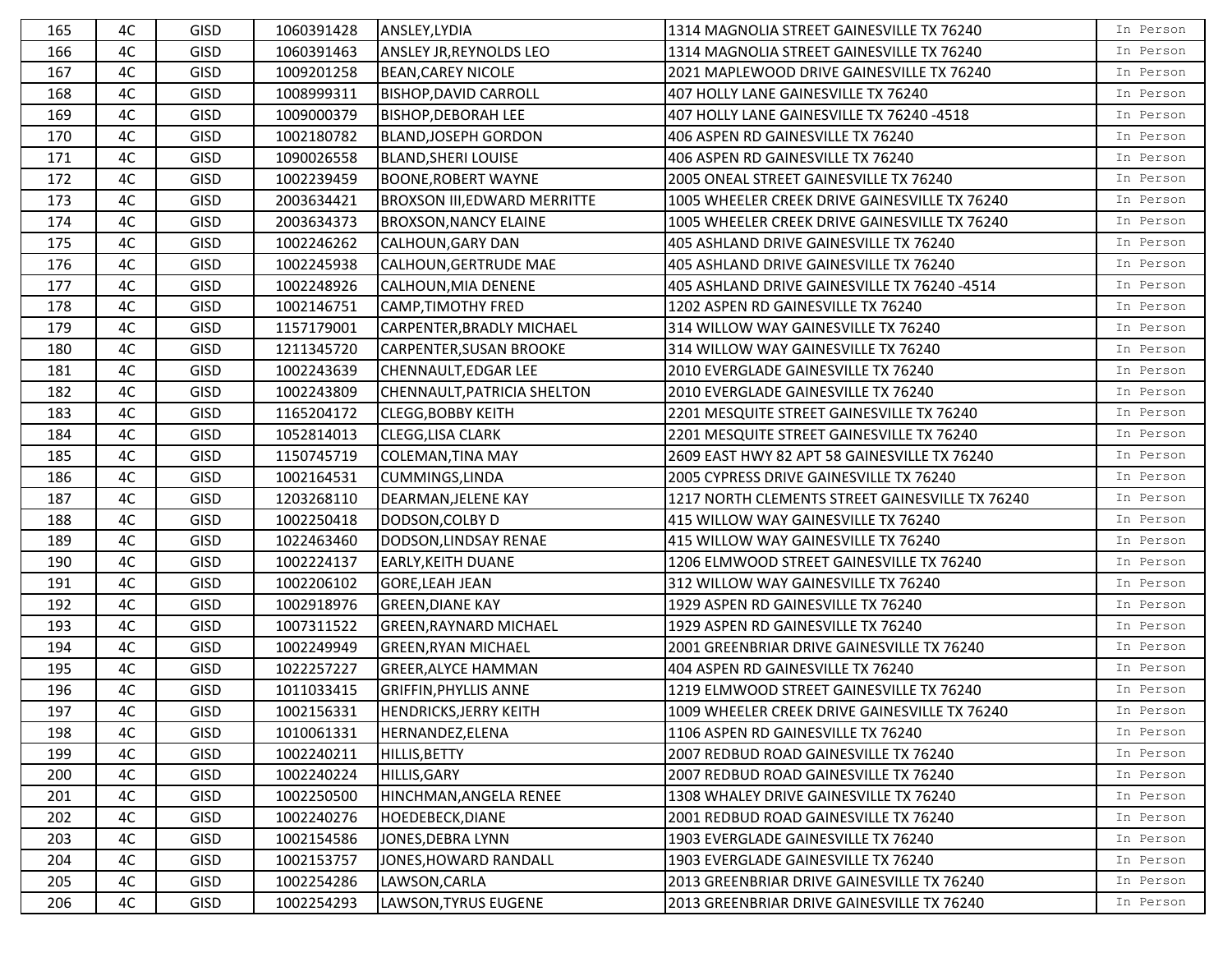| 207 | 4C             | <b>GISD</b> | 1002244786 | LILLARD, JANICE LOUISE             | 317 HILLSIDE DRIVE GAINESVILLE TX 76240               | In Person |
|-----|----------------|-------------|------------|------------------------------------|-------------------------------------------------------|-----------|
| 208 | 4C             | <b>GISD</b> | 1002175507 | LINDSEY, THOMAS WAYNE              | 2205 MESQUITE STREET GAINESVILLE TX 76240             | In Person |
| 209 | 4C             | GISD        | 1002237978 | MANUEL, VICKIE LYNN                | 1317 MAGNOLIA STREET APT B GAINESVILLE TX 76240 -2957 | In Person |
| 210 | 4C             | <b>GISD</b> | 1018579757 | MARCELLUS, CAROLE ANN              | 2017 GREENBRIAR DRIVE GAINESVILLE TX 76240            | In Person |
| 211 | 4C             | <b>GISD</b> | 1165204070 | MCGEHEE, TAMMY LLOYD               | 1911 WOODLAWN COURT GAINESVILLE TX 76240              | In Person |
| 212 | 4C             | GISD        | 1002250711 | MIMS, CARL DWAYNE                  | 903 MESQUITE STREET GAINESVILLE TX 76240              | In Person |
| 213 | 4C             | GISD        | 1002249748 | MONDEN, JOE DONALD                 | 2000 MAPLEWOOD DRIVE GAINESVILLE TX 76240             | In Person |
| 214 | 4C             | <b>GISD</b> | 1002248801 | MONDEN, LYNN                       | 2000 MAPLEWOOD DRIVE GAINESVILLE TX 76240             | In Person |
| 215 | 4C             | GISD        | 1154528257 | MOORE, KATIE ELIZABETH             | 314 ELMWOOD STREET GAINESVILLE TX 76240               | In Person |
| 216 | 4C             | GISD        | 1002248409 | MOORE, ROBBIE ROSSON               | 314 ELMWOOD STREET GAINESVILLE TX 76240               | In Person |
| 217 | 4C             | GISD        | 1002248421 | MOORE, TIMOTHY DON                 | 314 ELMWOOD STREET GAINESVILLE TX 76240               | In Person |
| 218 | 4C             | <b>GISD</b> | 2131008737 | MORGAN, BENJAMIN WAYNE             | 2017 ASHLAND DRIVE GAINESVILLE TX 76240               | In Person |
| 219 | 4C             | GISD        | 1171345038 | MORGAN, REBECA MICHELLE            | 2017 ASHLAND DRIVE GAINESVILLE TX 76240               | In Person |
| 220 | 4C             | <b>GISD</b> | 2139952248 | MULLINS, JERI NELL                 | 2026 WHEELER CREEK DRIVE GAINESVILLE TX 76240         | In Person |
| 221 | 4C             | GISD        | 1013447283 | NICKERSON, PAMELA SUE              | 408 ELMWOOD STREET GAINESVILLE TX 76240               | In Person |
| 222 | 4C             | <b>GISD</b> | 1023992558 | <b>ROOS, JOHN PETER</b>            | 1003 ROSEDALE DRIVE GAINESVILLE TX 76240              | In Person |
| 223 | 4C             | GISD        | 1023992591 | ROOS, JUNE JANETTE                 | 1003 ROSEDALE DRIVE GAINESVILLE TX 76240              | In Person |
| 224 | 4C             | GISD        | 1002138061 | <b>SCHMIDLKOFER, ROSINA HESS</b>   | 2011 CYPRESS DRIVE GAINESVILLE TX 76240               | In Person |
| 225 | 4C             | GISD        | 1002258099 | SEARCY-MIMS, KELLY KATHRYN         | 903 MESQUITE STREET GAINESVILLE TX 76240              | In Person |
| 226 | 4C             | GISD        | 1002256385 | SERRANO, ALVARO ROMERO             | 900 ASPEN RD GAINESVILLE TX 76240                     | In Person |
| 227 | 4C             | <b>GISD</b> | 1002165051 | SMITH, SHAUNA                      | 1002 ASPEN RD GAINESVILLE TX 76240                    | In Person |
| 228 | 4C             | GISD        | 1002156280 | <b>VOTH, ROBERT J</b>              | 915 MESQUITE STREET GAINESVILLE TX 76240              | In Person |
| 229 | 4C             | <b>GISD</b> | 1002182105 | <b>WALLACE, ROBERT JOE</b>         | 2300 MESQUITE CIRCLE GAINESVILLE TX 76240             | In Person |
| 230 | 4C             | GISD        | 1017229986 | WEIR, HOLLY CHISAM                 | 415 HOLLY LANE GAINESVILLE TX 76240 -4518             | In Person |
| 231 | 4C             | GISD        | 1002161713 | <b>WINKLES, ANNETTE MOZETTE</b>    | 21 WASHINGTON COURT GAINESVILLE TX 76240              | In Person |
| 232 | 4C             | <b>GISD</b> | 1002258340 | WINKLES, JANETTE COZETTE           | 21 WASHINGTON COURT GAINESVILLE TX 76240              | In Person |
| 233 | 6              | <b>GISD</b> | 1002170438 | <b>BOULDIN, DOROTHY</b>            | 361 CR 138 GAINESVILLE TX 76240                       | In Person |
| 234 | 6              | <b>GISD</b> | 1002170440 | <b>BOULDIN, ROY HAROLD</b>         | 361 CR 138 GAINESVILLE TX 76240                       | In Person |
| 235 | $\overline{7}$ | GISD        | 1144244683 | <b>BAKIRCI-TAYLOR, ASHLEE LANE</b> | 1733 CR 123 GAINESVILLE TX 76240                      | In Person |
| 236 | $\overline{7}$ | <b>GISD</b> | 1002176389 | <b>BEVERS, STEVEN GLENN</b>        | 1092 CR 194 GAINESVILLE TX 76240                      | In Person |
| 237 | $\overline{7}$ | GISD        | 1002176195 | <b>BEVERS, VERNON GENE</b>         | 1092 CR 194 GAINESVILLE TX 76240                      | In Person |
| 238 | $\overline{7}$ | GISD        | 1002183849 | <b>BRINKLEY, EARL LEE</b>          | 1678 CR 131 GAINESVILLE TX 76240                      | In Person |
| 239 | $\overline{7}$ | GISD        | 1002183542 | <b>BRINKLEY, PAULINE ANN</b>       | 1678 CR 131 GAINESVILLE TX 76240                      | In Person |
| 240 | 7              | <b>GISD</b> | 1087842794 | ELMORE, CAROLYN ANNE               | 976 CR 182 GAINESVILLE TX 76240                       | In Person |
| 241 | 7              | GISD        | 1078790518 | <b>ELMORE, PHILLIP RICHARD</b>     | 976 CR 182 GAINESVILLE TX 76240                       | In Person |
| 242 | 7              | GISD        | 1060088994 | <b>GLANCY, DAVID RAYMOND</b>       | 1046 CR 131 GAINESVILLE TX 76240                      | In Person |
| 243 | 7              | <b>GISD</b> | 1014869053 | HART, NORMA HOLLAND                | 988 CR 182 GAINESVILLE TX 76240                       | In Person |
| 244 | $\overline{7}$ | <b>GISD</b> | 1002176679 | HUNTER, PATRICIA L                 | 156 CR 123 GAINESVILLE TX 76240                       | In Person |
| 245 | $\overline{7}$ | <b>GISD</b> | 1002199943 | <b>KELSEY, TONYA LEANNE</b>        | 248 CR 149 GAINESVILLE TX 76240 -0652                 | In Person |
| 246 | $\overline{7}$ | <b>GISD</b> | 1002242737 | LUNNON, KAY MILNE                  | 720 CR 123 GAINESVILLE TX 76240                       | In Person |
| 247 | 7              | <b>GISD</b> | 1002242110 | LUNNON, ROBERT EUGENE              | 720 CR 123 GAINESVILLE TX 76240                       | In Person |
| 248 | $\overline{7}$ | <b>GISD</b> | 1002172844 | MORRISON, DANNY LEE                | 217 MORRISON HILL LANE GAINESVILLE TX 76240           | In Person |